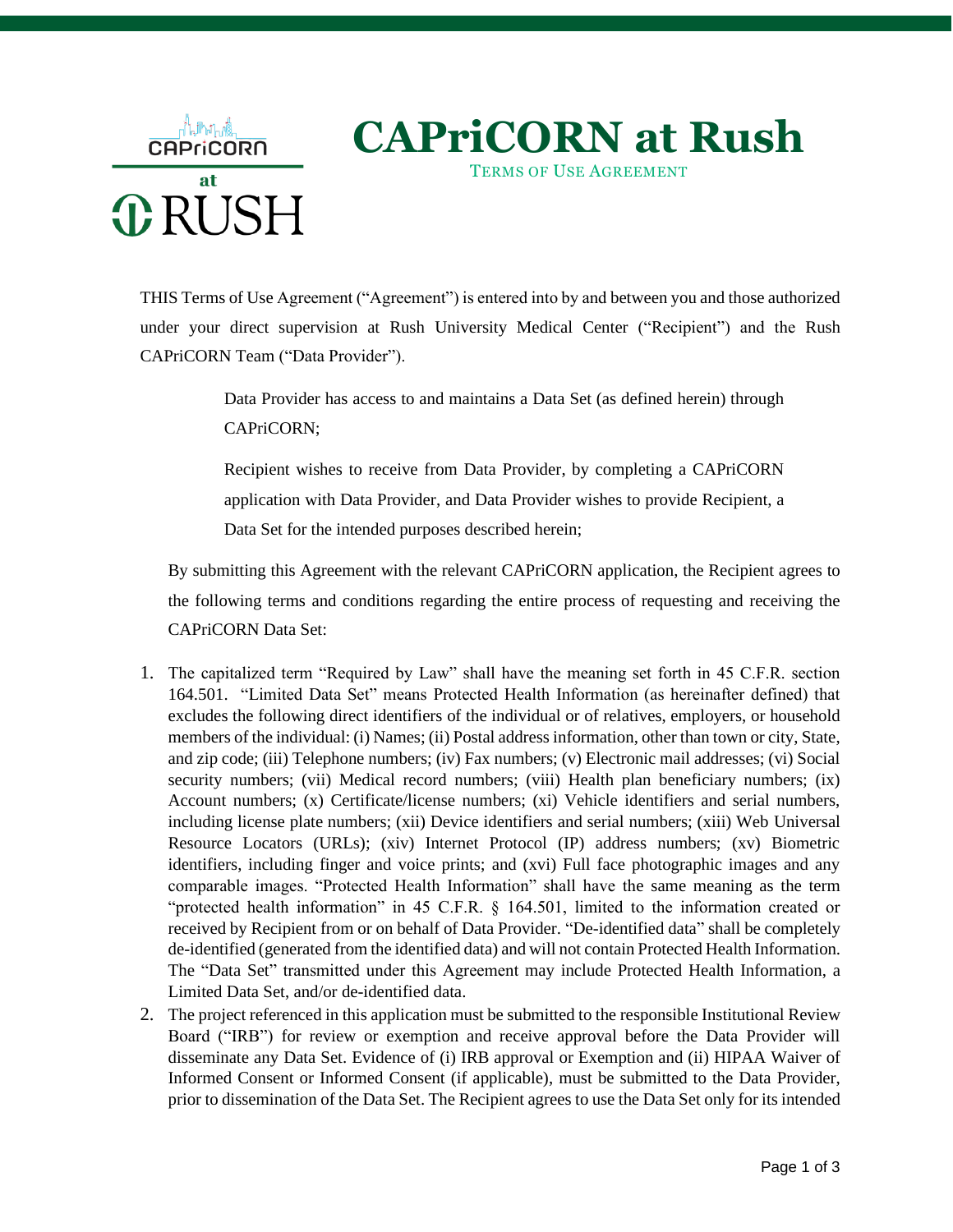purposes, as defined in the CAPriCORN application and other written communications between the Recipient and the Data Provider, and as Required by Law. Recipient agrees to comply with all applicable federal and state laws and regulations governing patient privacy and confidentiality of health information, including without limitation Section 514(e) of the Privacy Rule, 45 CFR section 164.514(e), issued pursuant to HIPAA. Recipient is not authorized to use or disclose the Data Set in a manner that would violate the Privacy Rule, 45 C.F.R. Part 164, Subpart E, if done by Data Provider. If the use of the Data Set in any way results in the development of any intellectual property or invention, Recipient must notify Data Provider of that development. Recipient is expressly prohibited from making any profit-making or commercial use of the Data Set, whether alone or in collaboration with any party, without express prior written permission of Data Provider.

- 3. The Recipient agrees that the Data Set provided by the Data Provider contains the minimum amount reasonably necessary for the purposes described within the application.
- 4. Recipient will use appropriate administrative, physical, and technical safeguards, in accordance with the healthcare industry's best practices, to preserve the integrity, security and confidentiality of the Data Set and to prevent its misuse or improper disclosure.
- 5. Recipient agrees to accept responsibility for their own conduct and the conduct of those authorized under Recipient's direct supervision involved in the relevant project with respect to any and all losses to the extent that they are caused by (1) a breach of this Agreement by Recipient or those authorized under Recipient's direct supervision, or (2) the negligence or willful misconduct of Recipient or those authorized under Recipient's direct supervision.
- 6. In the case of an improper disclosure of the Data Set, Recipient will report to Data Provider's Privacy Officer at the email addresses and contact information provided herein and the Data Provider within five (5) business days after Recipient learns of such non-permitted use or improper disclosure. Recipient's report will at least: A) identify the nature of the non-permitted use or improper disclosure; B) identify the Data Set content used or disclosed; C) identify who made the non-permitted use or disclosure and who received the non-permitted disclosure; D) identify what corrective action Recipient took or will take to prevent further non-permitted uses or disclosures; E) identify what Recipient did or will do to mitigate any deleterious effect of the non-permitted use or disclosure; and F) provide such other information, including a written report, as Data Provider may reasonably request.
- 7. All notices pursuant to this Agreement must be given in writing and shall be effective when received if hand-delivered, or upon dispatch if sent by reputable overnight delivery service or U.S. Mail to the appropriate address as set forth on the last page of this Agreement.

Notices under this Agreement to Data Provider shall be addressed to:

Chief Research Administrator Rush University Medical Center Office of Research Affairs 1653 West Congress Parkway Jelke Building, Suite 601 Chicago, IL 60612

With a copy to: General Counsel Rush University Medical Center RUSH Legal 1700 West Van Buren, Suite 301 Chicago, IL 60612